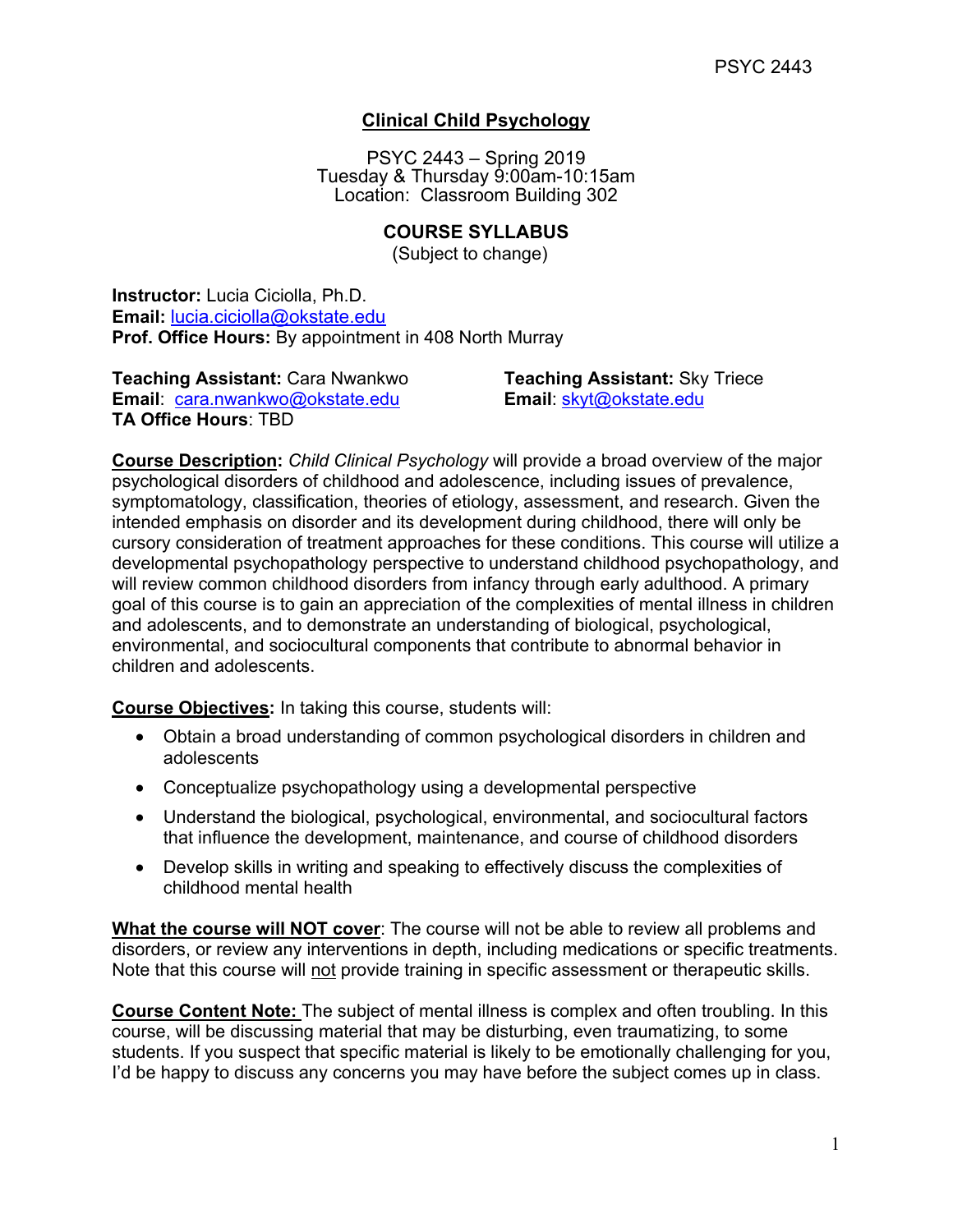Likewise, if you ever wish to discuss your personal reactions to course material with me individually outside of class, I am available for such discussions.

If you ever feel the need to step outside during a class discussion you may always do so without academic penalty. You will be responsible for any material you miss. If you do leave the room for a significant time, please make arrangements to get notes from another student or see me individually to discuss the situation.

An on-call counselor is available in 320 Student Union, 8 a.m.-12 p.m. and 1-5 p.m. <http://ucs.okstate.edu/> 405-744-5458

**Required Text:** There is no textbook for this course; however, original source readings will be posted on Brightspace d2l. The list of required readings is listed on the schedule of lecture topics at the end of this syllabus.

**Brightspace and Communication with the Professor:** This course has a Brightspace by D2L online classroom, to which all students should have access. Please contact the professor ASAP if you do not have access to the online classroom. **Please check** D2L **daily, as essential information will appear there.** Rarely will paper copies be handed out in this class; all files with course information will be available on Brightspace D2L.

**Email is the best way to communicate with the professor.** Emails will be responded to within 48 hours. **PLEASE** use appropriate email etiquette when contacting your professor or TA.

<https://cafnr.missouri.edu/career-services/pro-dev/email-etiquette.php>

[http://udel.edu/~jsoares/How%20to%20Use%20Proper%20Email%20Etiquette%20When%](http://udel.edu/%7Ejsoares/How%20to%20Use%20Proper%20Email%20Etiquette%20When%20Writing%20to%20a%20Professor.pdf) [20Writing%20to%20a%20Professor.pdf](http://udel.edu/%7Ejsoares/How%20to%20Use%20Proper%20Email%20Etiquette%20When%20Writing%20to%20a%20Professor.pdf)

## **COURSE REQUIREMENTS**

#### **Attendance and Class Participation:**

The course is organized in two parts:

**Part 1** will set the stage for understanding childhood psychopathology by focusing on the conceptualization and theoretical perspectives of psychological disorder, research methods, and assessment and classification.

**Part 2** will focus on common childhood disorders.

**Class attendance is expected!** The course will predominantly involve in-class lectures and class discussion/learning exercises that will be supplemented by readings and discussion posts. Please note that the material presented in the lectures will NOT always overlap with the readings. As you will be responsible for all material covered in class, so plan on coming!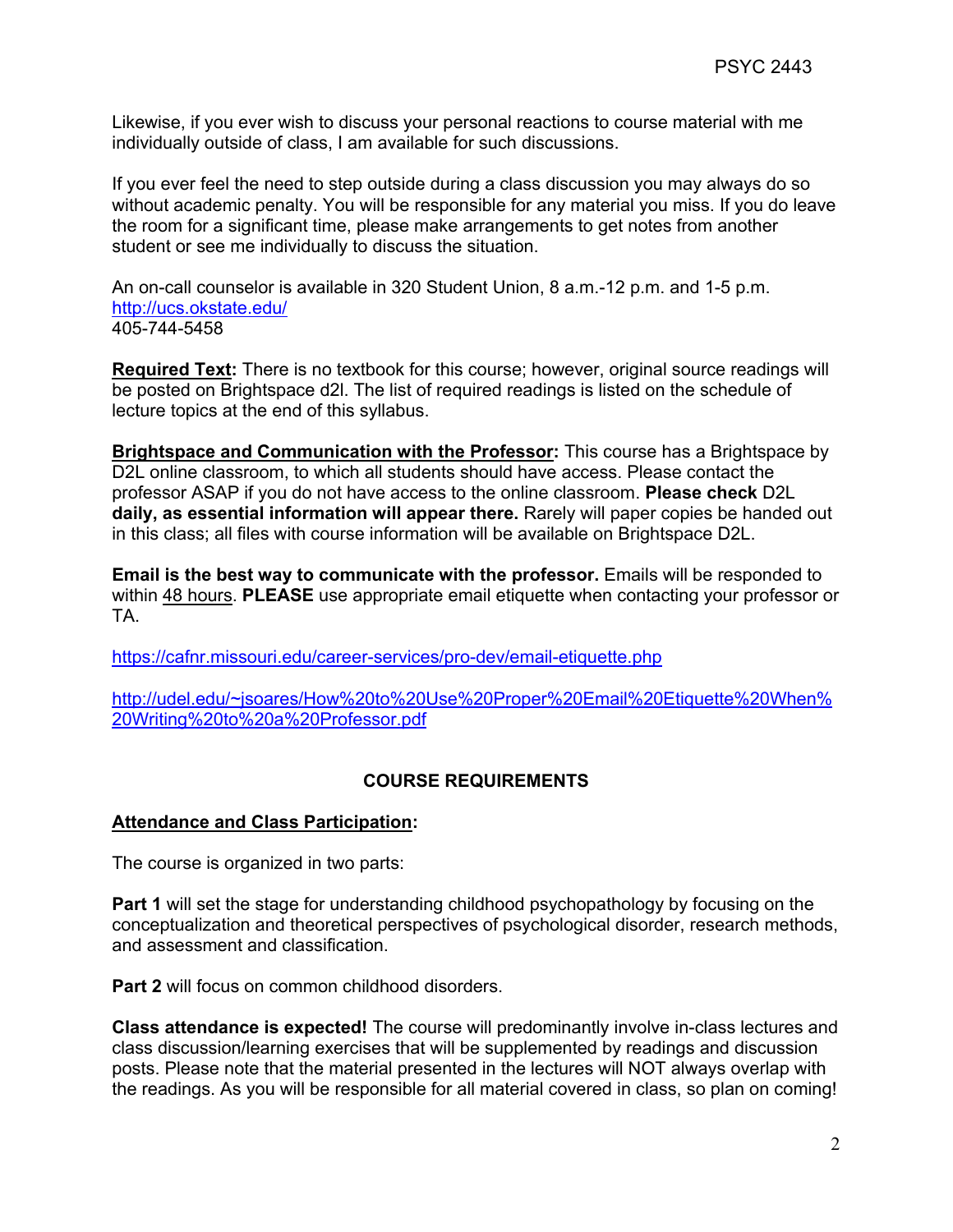- *Attendance.* (30pts) Students are **required** to attend all classes unless given advance permission by the instructor. Please arrive on time and stay for the full class period. Attendance will be taken and a point awarded for each class.
- *Participation.* (40pts) Students are expected to listen attentively and actively participate in class discussions, and learning activities. Reading is to be done seriously and carefully. Please come prepared to discuss, challenge, and raise issues in class. There will be quizzes on the readings given at the beginning of each class session that are only offered during class that will count toward class participation credit. No make-ups for quizzes. The bulk of the participation points will be tied to performance on quizzes and participation in class discussions, including discussions on FlipGrid.
- *Students' Use of Technology in Class.* Use of computers and other electronic devices is **NOT** allowed during class. Exceptions to this rule will be considered on a case by case basis and must be approved by the instructor ahead of time.
- *Respectful Behavior*. Please be respectful to one another during class sessions. Disagreement during class discussion is encouraged, as it makes for a richer class discourse. However, students may be asked to leave if they are not respectful toward others.

**Readings:** Tests in this course will be based not only on assigned readings, but also on class lectures and learning exercises. All students are expected to complete the required reading before class meetings. All lecture slides will be posted ahead of time on d2l – as part of the weekly reading, students are expected to review the slides before class.

**Exams:** There will be 4 exams in this course. Each exam will be worth 75 points. Exams are not cumulative. That said, material learned early in the course provides a foundation for material learned later in the course, and previously discussed topics may be revisited several times in the semester, and may show up on multiple exams. The exams will include multiple choice items, short answer items, and essay questions.

**Quizzes**: There will be short quizzes (2-3 questions) on the assigned readings given at the beginning of each class session. These quizzes are designed to encourage students to carefully complete ALL READINGS prior to the class period. Quizzes will be marked as pass/fail, but will not be reflected as individual grades, but rather be considered as class participation points. Quizzes will only be offered during class, and there are no make-ups.

**Critical Thinking Assignments (Reaction Post):** Throughout the term, students will complete weekly Reaction Posts that help to hone critical thinking skills. Students will be asked to write a post on the Brightspace D2L discussion board or post a FlipGrid video reacting to the readings assigned that week.

There are a number of ways you might approach the task of reacting to the readings. For example:

• Focus on a particular theme or issue raised by the reading and give your own perspective on it. Be sure to elaborate on your opinion. What is your thinking based on? What are the strengths and the weaknesses of the main sides of the issue, as you see it?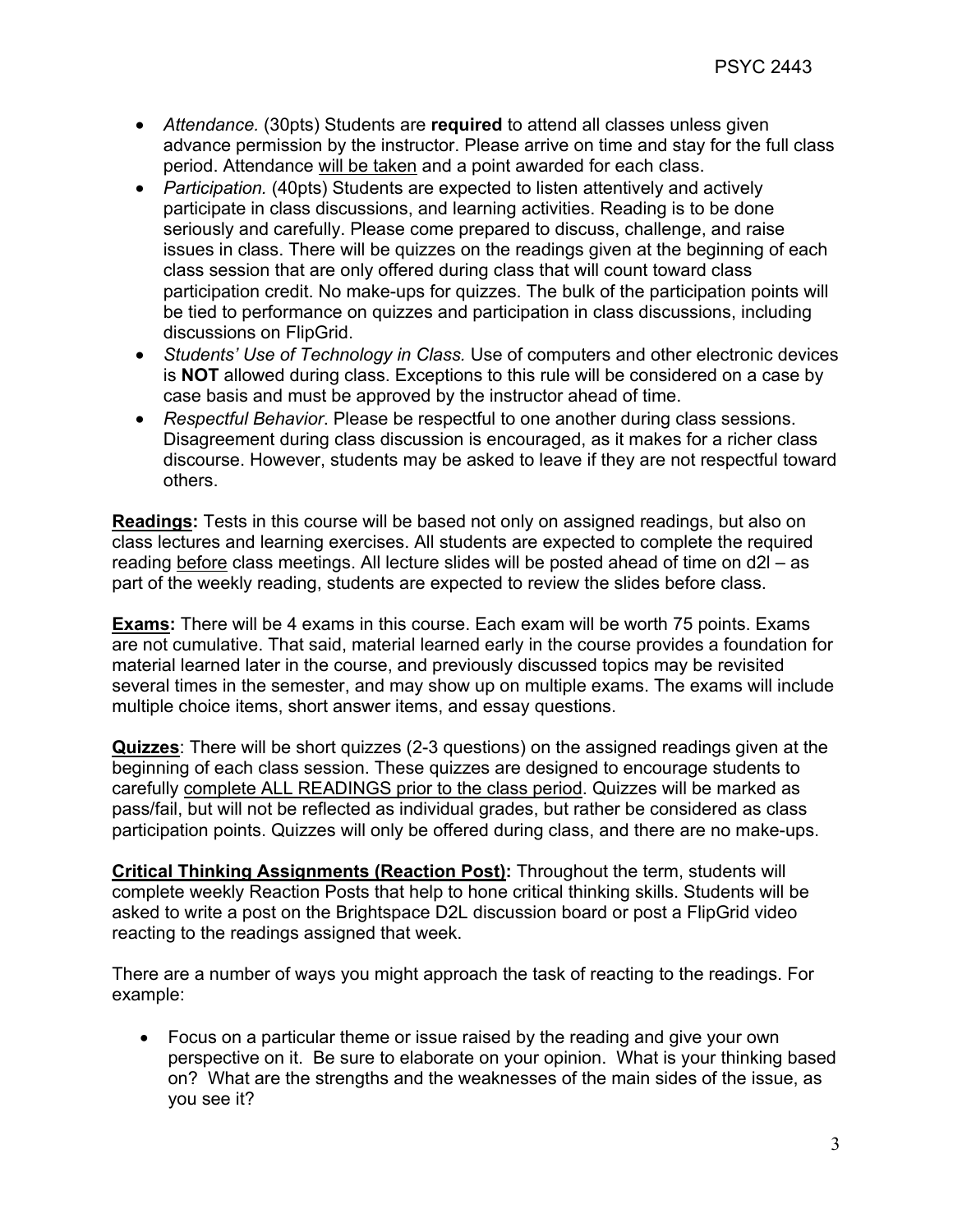- Focus on an aspect of the reading that you will argue pertains to some issue or idea we have discussed in class. Does the reading support, undermine or conflict with previous issues or concepts? Explain why it is significant.
- Avoid vague impressions about the reading. Base everything you say in something specific in the reading, such as a quote, or a concept, or an argument. Dig into something solid. Make sure you make proper reference to these specific details. (These instructions come from [http://faculty.quinnipiac.edu/libarts/polsci/reactionpapers.html\)](http://faculty.quinnipiac.edu/libarts/polsci/reactionpapers.html).
- For more information about reaction papers, see the following websites:

[http://behavioralsciencewriting.blogspot.com/2012/10/what-is-reaction-paper-how](http://behavioralsciencewriting.blogspot.com/2012/10/what-is-reaction-paper-how-do-i-write.html)[do-i-write.html](http://behavioralsciencewriting.blogspot.com/2012/10/what-is-reaction-paper-how-do-i-write.html)

<http://writingcenter.unc.edu/handouts/psychology/>

[http://www3.spfldcol.edu/homepage/dept.nsf/9fd80471db04a6c885256f4200656df5/](http://www3.spfldcol.edu/homepage/dept.nsf/9fd80471db04a6c885256f4200656df5/$file/writing%20reaction%20papers.pdf) [\\$file/writing%20reaction%20papers.pdf](http://www3.spfldcol.edu/homepage/dept.nsf/9fd80471db04a6c885256f4200656df5/$file/writing%20reaction%20papers.pdf)

A prompt will be posted by the instructor to start the discussion. Students are encouraged to engage in online discussion by responding to posts from other classmates agreeing or disagreeing with their original post, and contributing new thoughts to the conversation. The goal is to start an online discussion about the readings to prepare for class discussion.

Format: Original reaction posts should be a minimum of 300 words, and no longer than 2 double-spaced pages. Proofreading for grammatical errors is expected and plays a role in the evaluation of your posts.

Grading: Reaction posts will be graded on a basis of 4 points each. Students must complete 10 of the 15 assigned posts. If students complete all 15 reaction posts, the lowest 5 grades will be dropped.

4 = posted on time, follows directions, shows understanding of the readings, and responds to at least 1 post by a classmate

3 = posted on time, follows directions, shows understanding of the readings, minimum length and/or effort

2 or 1 = late and/or fails to meet length, does not follow directions

Assignment Deadlines: All original reaction posts and responses are due by midnight on the date specified in the class schedule (11:59pm). Out of respect for your classmates' time, please post your original discussion posts at least 24 hours prior to each week's deadline. Therefore, if a reaction post is due on Tuesday, please post by Monday evenings, so your classmates have until the Tuesday deadline to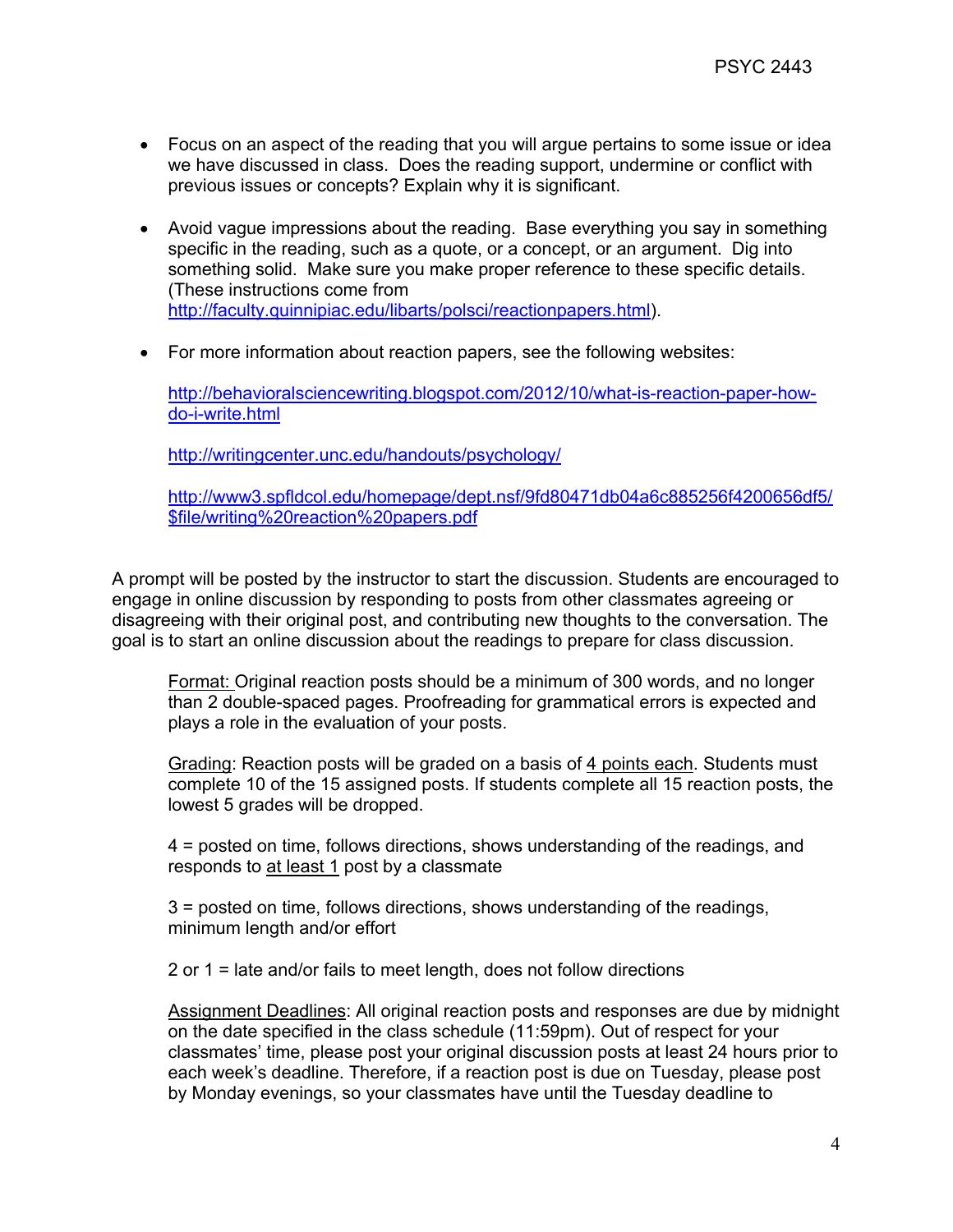respond to your post. If you consistently wait until the deadline to post your original responses, you will not receive full credit. I encourage you to work on the reaction posts early so that you can have an actual discussion, learn from your classmates' collective knowledge, and feel comfortable communicating about complex mental health issues.

**Late/Make-up Policies:** It is essential that you are present and on time on test days. Under specific circumstances, alternate tests days can be arranged (i.e. religious holidays, OSUsanctioned events, family emergencies), but appropriate notice must be given PRIOR TO THE EXAM. Although I will make every effort not to schedule exams on any religious holiday, there can sometimes be limited flexibility in our academic schedule. As such, please review the syllabus and email me ASAP if I have scheduled a test on a holiday you observe.

**If you miss a lecture**: Get the notes from another student about the class discussion. Lecture slides will be provided on the course website prior to the class period. For the lectures on specific disorders, links will be available to recordings of previous lectures on that material. Although not exactly identical to what I will present in class, it will be very similar and should be sufficient to catch you up on what you missed.

### **Grading (note: 410 total possible points):**

Attendance: 30 possible points Participation: 40 possible points Reaction posts: 40 possible points Exams (4 exams, 75 points each): 300 possible points

- 
- A 90-100%<br>B 80-89% B 80-89%<br>C 70-79%
- C 70-79%
- D 60-69%<br>F 59% or l
- 59% or below

**Grade Appeals:** To request reconsideration of a grade on a Test or Written Assignment you must take the following steps:

**1.** Wait at least 12 hours after the grade is given (this helps to decrease emotional reactions and increase clear, critical thinking)

**2.** Review the assignment and its instructions

**3.** Compare your work with the grading criteria, comments made, the reading, and the instructions

**4.** Submit an appeal in writing within one week from the time the assignment or test is returned to the class or the grade is posted.

**5.** Provide a clear, well-written argument explaining why your answer is correct or how your work met the instructions and criteria. This will most likely include providing a reference to a page in the reading or another reputable source to back up your argument. **6.** Indicate the number of points you feel you earned.

**NOTE**: An Appeal does not necessarily equate to extra points; however, if all directions are followed, your appeal will be carefully reviewed and considered.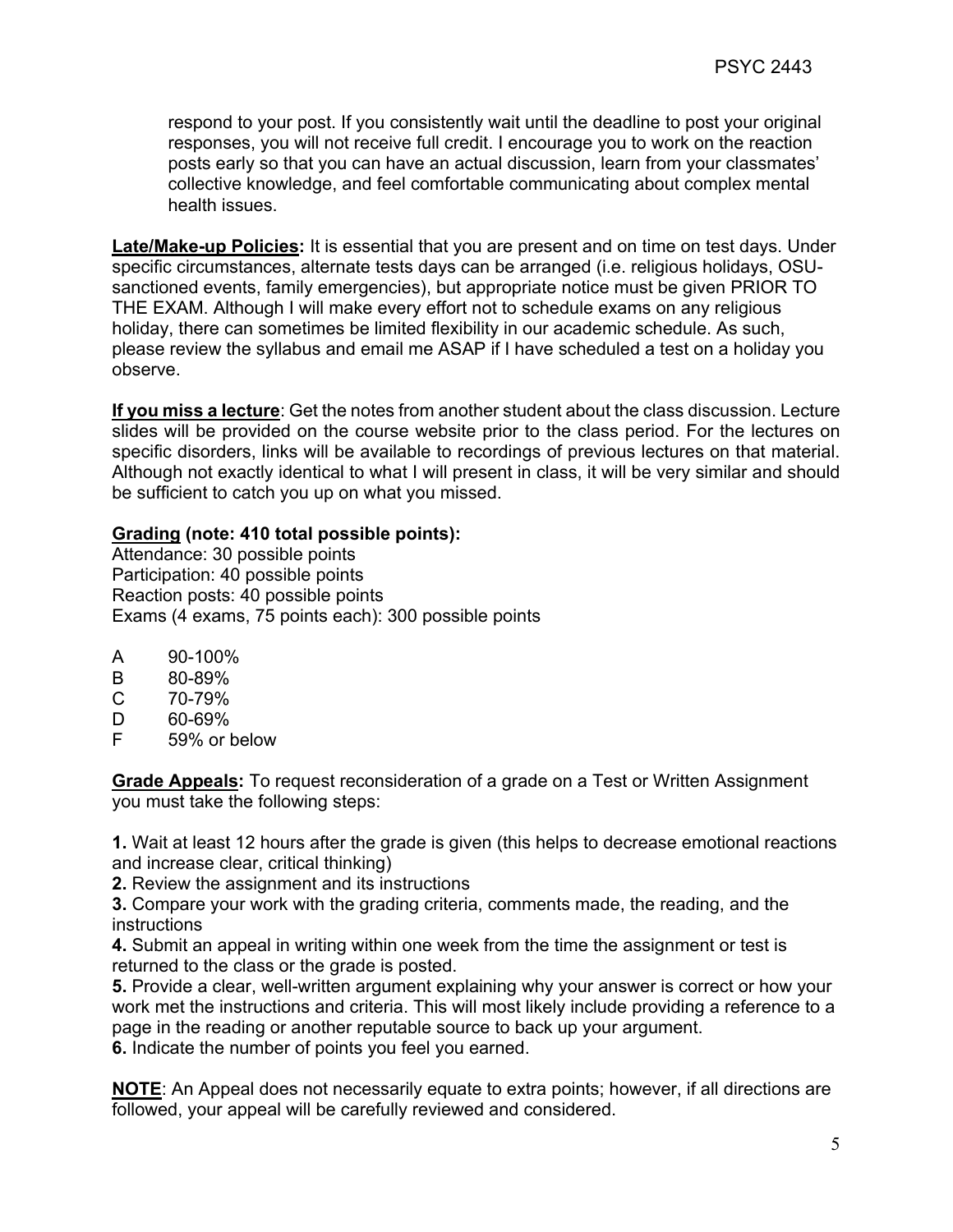## **Extra Credit:**

Students may be awarded up to 25 points extra credit.

To receive extra credit, students may complete a 4- to 5-page paper that examines the presentation of a childhood psychological disorder in the popular media by completing a case study of a FICTIONAL child character from a novel, tv show, movie, or play.

**The paper must include the following details**: psychosocial history of the character, presenting problem/complaint, diagnostic impression with a full description of symptoms, and differential diagnoses as needed (in case the character might have symptoms from more than one disorder). The paper should also discuss the course of the disorder – have the symptoms changed over time in some way, or have they gotten better or worse with time? The paper should also include a discussion of what might help the character get better, based on the limited treatment info that was discussed in class. Students can add details to the character's life in order to fill in unknown gaps – just be sure that whatever you add is consistent with the overall character and consistent with the background and diagnosis you describe.

The paper is worth 10 possible extra credit points. For an additional 15 points, students may sign up to present their case study to the class in a 10- to 15-minute presentation using PowerPoint or Prezi or other presentation software.

Examples of fictional case studies:

<http://www.wsj.com/articles/SB10001424052748704025304575284753379542376> [https://www.researchgate.net/publication/303321951\\_Diagnosing\\_Cartman\\_Psychology\\_St](https://www.researchgate.net/publication/303321951_Diagnosing_Cartman_Psychology_Students_Use_of_Symptoms_and_Traits_to_Assess_Child_Antisocial_Behavior) udents Use of Symptoms and Traits to Assess Child Antisocial Behavior

**Academic Integrity:** See OSU's academic integrity policy here: <http://academicintegrity.okstate.edu/content/violations-academic-integrity-0>

Collaboration not permitted. Your reaction posts and exams must be products of your own work, not involving collaboration with others. You may, of course, study together for exams. Penalties for plagiarism and other inappropriate behavior are serious and can be long-lasting.

OSU is committed to maintaining the highest standards of integrity and ethical conduct. This level of ethical behavior and integrity will be maintained in this course. Participating in a behavior that violates academic integrity (e.g., unauthorized collaboration, plagiarism, multiple submissions, cheating on examinations, fabricating information, helping another person cheat, unauthorized advance access to examinations, altering or destroying the work of others, and altering academic records) will result in an official academic sanction. Violations may subject you to disciplinary action including the following: receiving a failing grade on an assignment, examination or course, receiving a notation of a violation of academic integrity on your transcript, and being suspended from the University. You have the right to appeal the charge. If you have questions or would like additional information, please contact the Academic Integrity Coordinator, 101 Whitehurst, Stillwater, OK 74078, (405) 744-5627. [http://academicintegrity.okstate.edu](http://academicintegrity.okstate.edu/)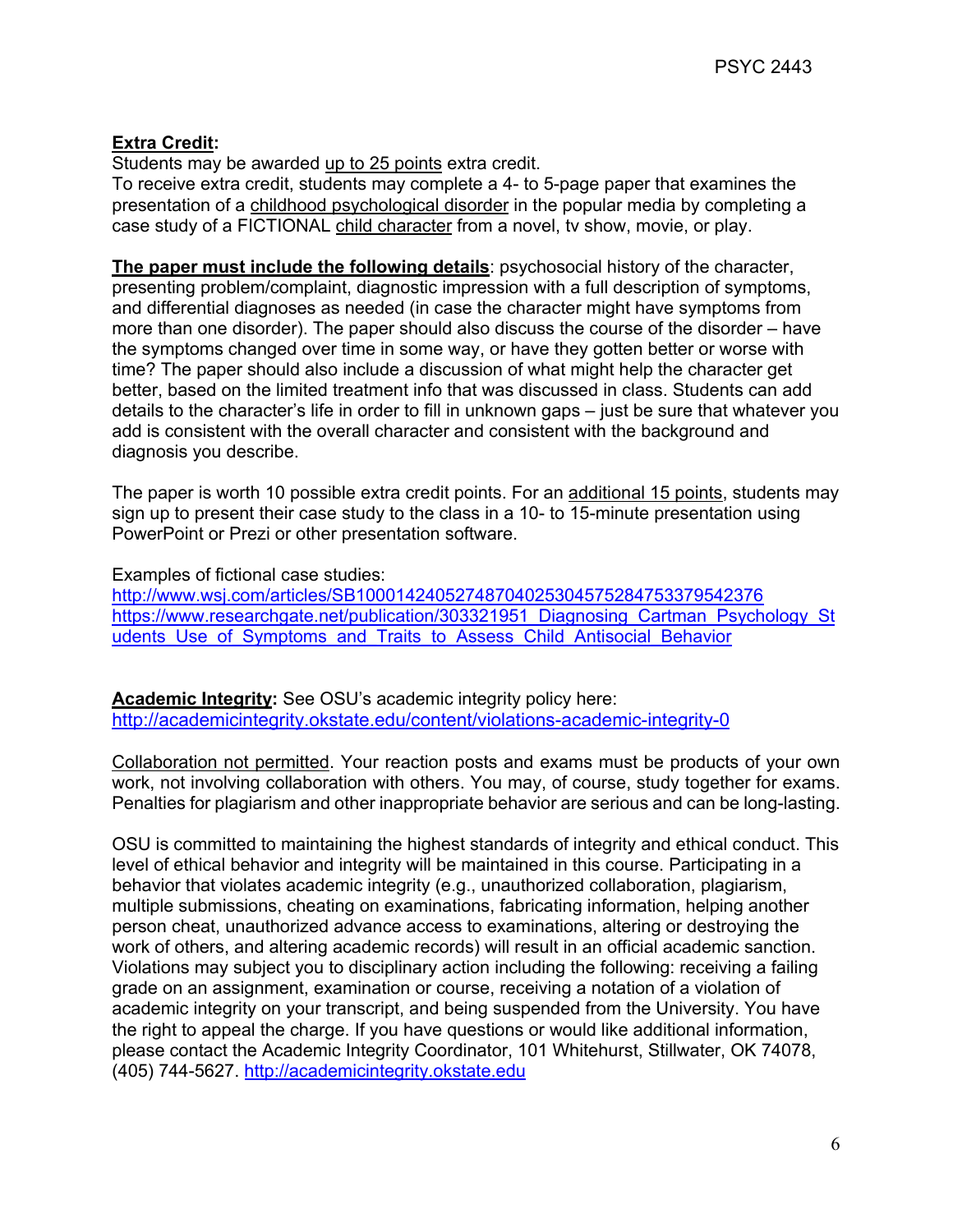**Reasonable Accommodations for Disabilities:** According to the Americans with Disabilities Act, each student with a disability is responsible for notifying the University of his/her disability and requesting accommodations. If you think you have a qualified disability and need special accommodations, you should notify the instructor and request verification of eligibility for accommodations from the Office of Student Disability Services. Please advise the instructor of your disability as soon as possible, and contact Student Disability Services, to ensure timely implementation of appropriate accommodations. Faculty have an obligation to respond when they receive official notice of a disability but are under no obligation to provide retroactive accommodations. **To receive services, you must submit appropriate documentation and complete an intake process to verify the existence of a qualified disability and identify reasonable accommodations.** Contact the Office of Student Disability Services: 315 Student Union; 405-744-7116 <http://sds.okstate.edu/>

<https://eeo.okstate.edu/reasonable-accommodation>

**Health Services: If a student experiences an emotional or psychological crisis, an on-call counselor is available in 320 Student Union, 8 a.m.-12 p.m. and 1-5 p.m., weekdays. After 5 p.m., on weekdays and during weekends/holidays, counseling staff may be reached by contacting the OSU Police at 405-744-6523.**

If a student falls ill, seek out treatment at the University Health Services. <https://uhs.okstate.edu/> 1202 West Farm Road Phone: 405-744-7665

**Educational Justice:** OSU provides equal employment and educational opportunity on the basis of merit and in a manner which does not discriminate because of an individual's age, race, color, religion, sex, sexual orientation, genetic information, gender identity or expression, national origin, disability, protected veteran status, or other protected category.

The Director of Equal Opportunity 408 Whitehurst, OSU, Stillwater, OK 74078-1035; Phone: 405-744-5371; 405-744-9153 email: [eeo@okstate.edu](mailto:eeo@okstate.edu) <https://eeo.okstate.edu/>

Any person (student, faculty, or staff) who believes that they have experienced discriminatory practices based on sex or gender may discuss his or her concerns and file informal or formal complaints of possible violations of Title IX with OSU's Title IX Coordinator: 405-744-9154 [student.conduct@okstate.edu](mailto:student.conduct@okstate.edu) <http://eeo.okstate.edu/title-ix>

Other resources on sexual violence and gender discrimination: <https://1is2many.okstate.edu/> <http://knowyourix.org/> <http://endrapeoncampus.org/>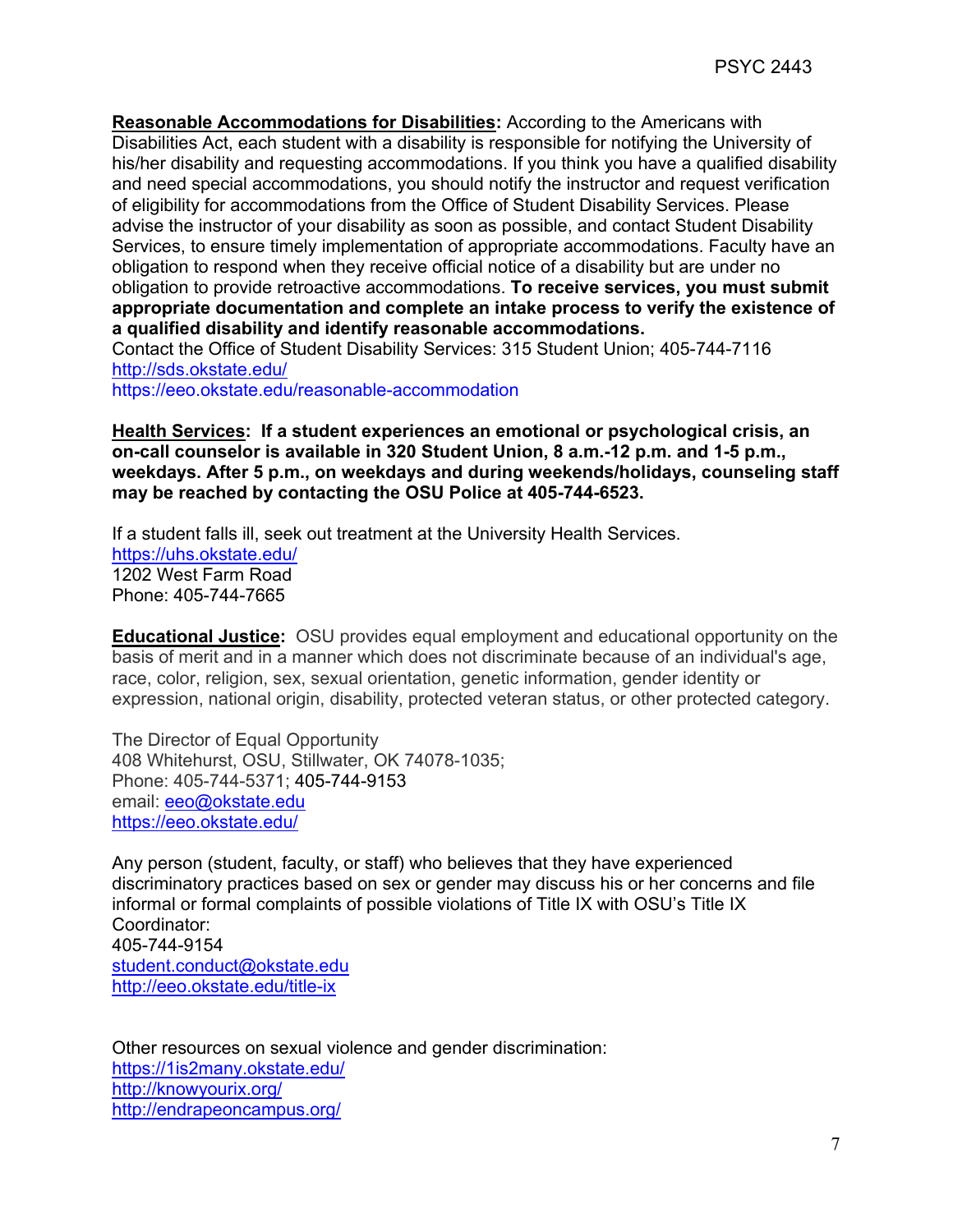### **Schedule of Lecture Topics, Assigned Readings, and Assignments Due (***subject to revision***)**

# **Week 1:**  • **January 15 Lecture:** Introduction: Conceptualization of Abnormality **Read for next class:** 1. Masten\_Developmental Psychopathology **Do**: Introduction post on FlipGrid – tell me about yourself and why you are taking the course! <https://flipgrid.com/ccp2019> • **January 17:** Developmental Psychopathology Perspective **Read for next class**: 1. The Problem Child Is a Child Not a Problem-NYT 2. Developmental Psychopathology – Encyclopedia of Human Development **Do**: Reaction 1 post on Developmental Psychopathology and The Problem Child Is a Child, Not a Problem post due 1/21, responses to classmates due before class 1/22 **Week 2:**  • **January 22:** Developmental Psychopathology Perspective 2 **Read for next class**: 1. Baby's Brains Begin Now – conception to age 3 2. The teenage brain 3. Differential Susceptibility – Are Some Brains More Plastic Than Others? **Do**: • **January 24 Lecture:** Biological and Environmental Influences **Read for next class**: 1. The Problem With Rich Kids 2. How Racism Is Bad for Our Bodies 3. BRONFENBRENNER'S ECOLOGICAL SYSTEMS THEORY **Do**: Reaction 2 post on Differential Susceptibility, Problem with Rich Kids, and How Racism is Bad for our Bodies, post

due 1/28, responses to classmates due before class 1/29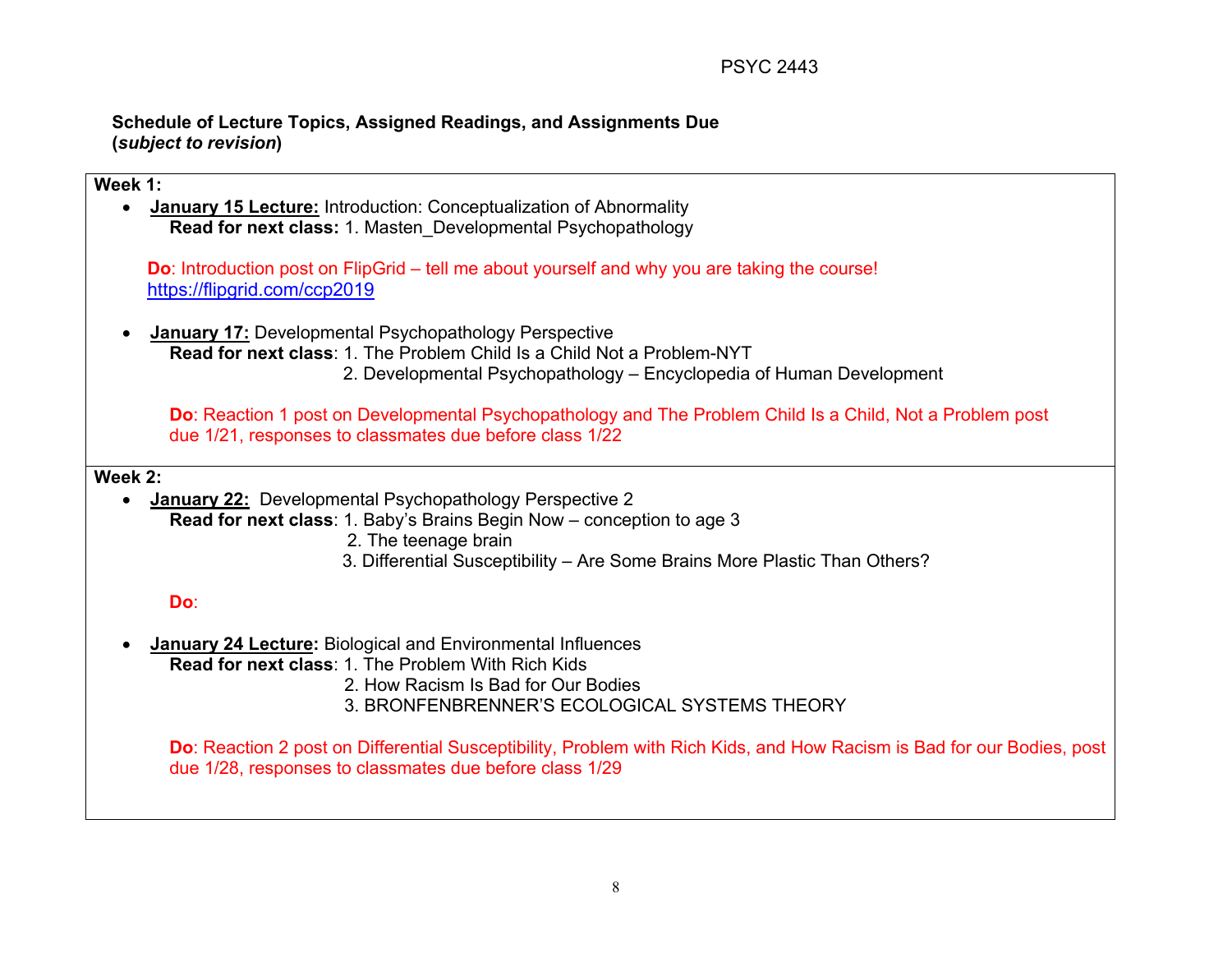### **Week 3:**

• **January 29 Lecture:** Biological and Environmental Influences 2 **Read for next class**: No new reading

**Do**: Study for Exam 1, scheduled February 5

• **January 31 Lecture:** Biological and Environmental Influences 2 (CONT) **Read for next class**: No new reading

**Do**: Study for Exam 1, scheduled February 5

#### **Week 4:**

• **February 5 Lecture: EXAM 1**

**Read for next class**: 1. ADHD and Kids\_ The Truth About Attention Deficit Hyperactivity Disorder 2. In Debate over ADHD Meds, Letting the Kids Themselves Weigh In - PLOS Blogs Network

**Do**: Reaction 3 post on ADHD & Medication, post due 2/6, responses to classmates due before class 2/7

• **February 7 Lecture:** Externalizing Disorders**:** Attention Deficit Hyperactivity Disorder (ADHD) **Read for next class**: 1. How to Turn Around Troubled Teens - Scientific American 2. ODD resource center guide 3. Terrible Teens

**Do**: Reaction 4 post on Troubled Teens, Oppositional Defiant Disorder, Terrible Teens, post due 2/11, responses to classmates due before class 2/12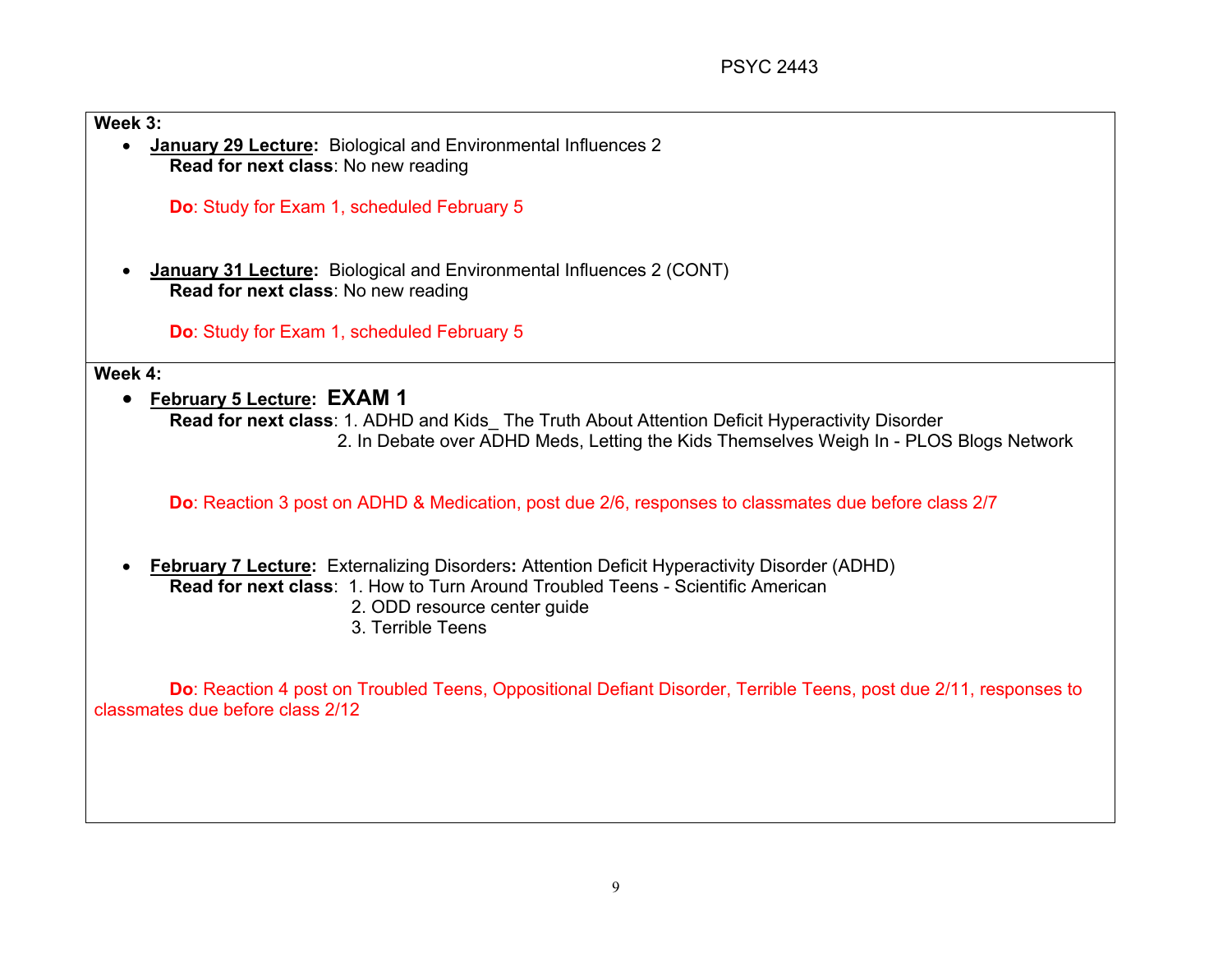### **Week 5:**

• **February 12 Lecture:** Externalizing Disorders: Oppositional Defiant Disorder (ODD) & Conduct Disorder (CD) **Read for next class**: No new reading

### **Do**:

• **February 14:** Externalizing Disorders: REVIEW **Read for next class**: 1. Understanding the Anxious Mind – NYTimes 2. What obsessive-compulsive disorder in kids looks like in school

**Do**: Reaction 5 post on Anxious Mind and Obsessive-Compulsive Kids, post due 2/18, responses to classmates due before class 2/19

#### **Week 6:**

• **February 19 Lecture:** Internalizing Disorders**:** Anxiety Disorders 1 **Read for next class**: 1. Brighter futures for anxious kids

# **Do: Study for Exam 2**

• **February 21 Lecture:** Internalizing Disorders**:** Anxiety Disorders 2 **Read for next class**: No new reading

**Do**: Study for Exam 2

### **Week 7:**

• **February 26 Lecture: EXAM 2**

**Read for next class**: 1. Can Preschoolers Be Depressed?

- 2. Depression in children and teens especially girls worse than thought
- 3. Suicide in children

**Do:** Reaction 6 post on Depression and suicide in children, post due 2/27, responses to classmates due before class 2/28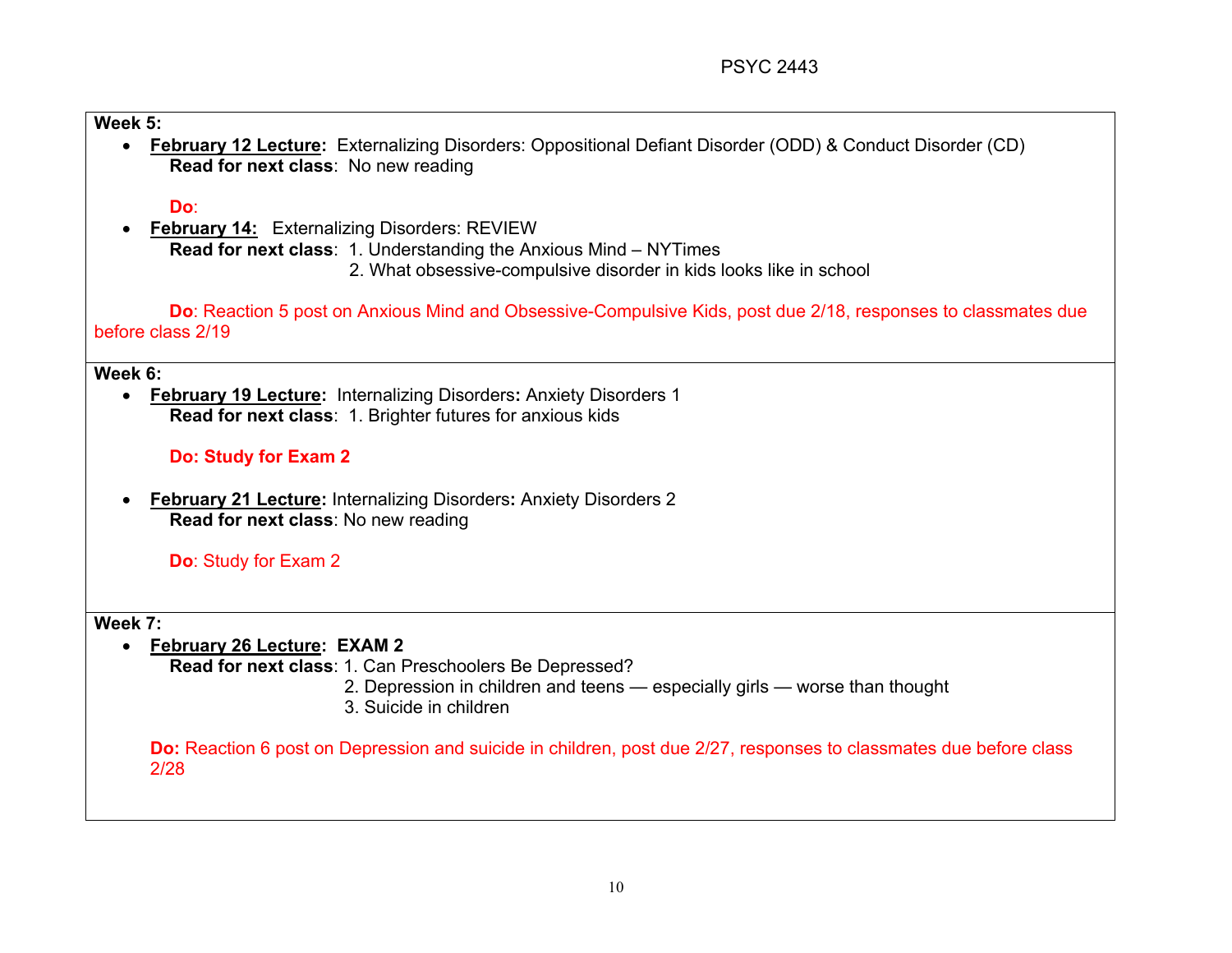┑

| <b>February 28 Lecture:</b> Internalizing Disorders: Depressive Disorders & Bipolar Disorder 1<br>Read for next class: 1. Bipolar Children<br>2. Children Labeled 'Bipolar' May Get A New Diagnosis<br>3. Teens who hurt themselves                                                                                          |  |
|------------------------------------------------------------------------------------------------------------------------------------------------------------------------------------------------------------------------------------------------------------------------------------------------------------------------------|--|
| Do: Reaction 7 post on Self-Injury and Bipolar Children, post due 3/4, responses to classmates due before class 3/5                                                                                                                                                                                                          |  |
| Week 8:<br><b>March 5 Lecture:</b> Internalizing Disorders: Depressive Disorders & Bipolar Disorder 2<br>Read for next class: 1. Impact_of_complex_trauma_final<br>2. The Science of Neglect-The Persistent Absence of Responsive Care Disrupts. Brain<br>3. How childhood trauma could be mistaken for ADHD - ACEs too High |  |
| Do: Reaction 8 post on Childhood Trauma and Neglect, post due 3/6, responses to classmates due before class 3/7                                                                                                                                                                                                              |  |
| March 7 Lecture: Child Maltreatment and PTSD 1<br><b>Read for next class: 1. Post-Traumatic Stress Disorder in Children</b><br>2. Riding Along With Milwaukee's Counselors For Traumatized Youths                                                                                                                            |  |
| Do: Reaction 9 post on PTSD in children, and the Riding Along article, post due 3/11, responses to classmates due<br>before class 3/12                                                                                                                                                                                       |  |
| Week 9:<br><b>March 12 Lecture: Child Maltreatment and PTSD 2</b><br>Read for next class: No new reading<br>Do:                                                                                                                                                                                                              |  |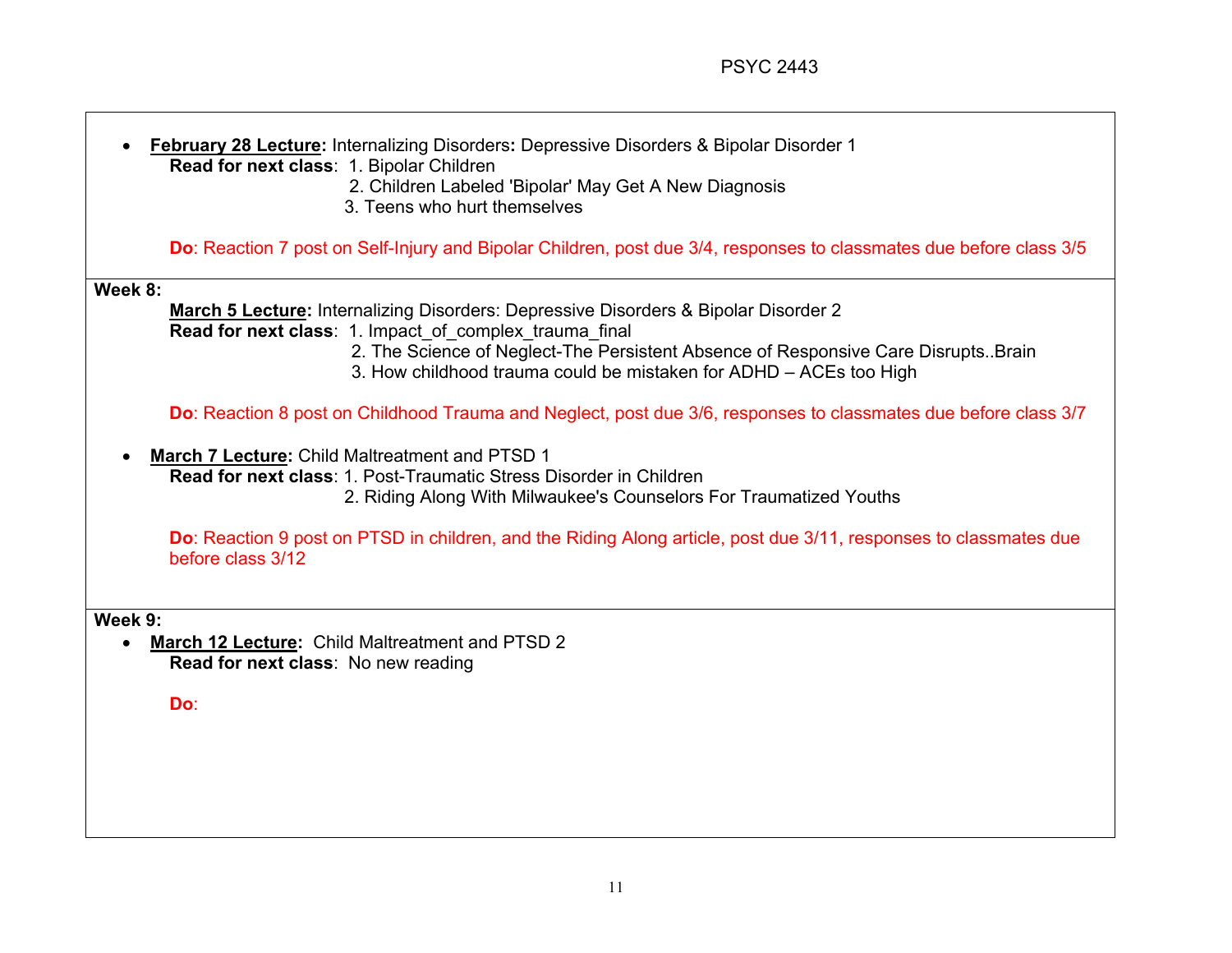| March 14: Child Maltreatment and PTSD 3 |                                                                                                                                                                                                                                                                                                          |
|-----------------------------------------|----------------------------------------------------------------------------------------------------------------------------------------------------------------------------------------------------------------------------------------------------------------------------------------------------------|
|                                         | Read for next class: 1. Redefining Autism: Will New DSM-5 Criteria for ASD Exclude Some People?                                                                                                                                                                                                          |
|                                         | 2. NOVA - Official Website _ The Autism-Vaccine Myth                                                                                                                                                                                                                                                     |
|                                         | 3.50,000 People With Autism Need Jobs This Year                                                                                                                                                                                                                                                          |
| class 3/26                              | Do: Reaction 10 post on Autism Criteria, Vaccine Myth and Jobs, post due 3/25, responses to classmates due before                                                                                                                                                                                        |
| <b>Week 10:</b>                         |                                                                                                                                                                                                                                                                                                          |
| <b>March 19 ENJOY SPRING BREAK!!</b>    |                                                                                                                                                                                                                                                                                                          |
| <b>March 21 ENJOY SPRING BREAK!!</b>    |                                                                                                                                                                                                                                                                                                          |
| *Reminder*                              |                                                                                                                                                                                                                                                                                                          |
|                                         | Read for next class: 1. Redefining Autism: Will New DSM-5 Criteria for ASD Exclude Some People?<br>2. NOVA - Official Website  The Autism-Vaccine Myth<br>3.50,000 People With Autism Need Jobs This Year                                                                                                |
| class 3/26                              | Do: Reaction 10 post on Autism Criteria, Vaccine Myth and Jobs, post due 3/25, responses to classmates due before                                                                                                                                                                                        |
| <b>Week 11:</b>                         |                                                                                                                                                                                                                                                                                                          |
|                                         | <b>March 26 Lecture:</b> Autism, Intellectual Disability, and Learning Disorders 1                                                                                                                                                                                                                       |
|                                         | Read for next class: 1. IASSIDD-2014-Families supporting a child with intellectual or developmental disabilities<br>2. AAP Pediatrics Sensory Integration TherapiesDevelopmental and Behavioral Disorders<br>3. 4 Generations, 1 Mutation A Family History with Fragile X Syndrome - Scientific American |
| classmates due before class 3/28        | Do: Reaction 11 post on Families with children w/disabilities, Sensory Therapy, Fragile X, post due 3/27, responses to                                                                                                                                                                                   |
|                                         | <b>March 28 Lecture:</b> Autism, Intellectual Disability and Learning Disorders 2                                                                                                                                                                                                                        |
|                                         | Read for next class: The Kids Who Beat Autism.pdf                                                                                                                                                                                                                                                        |
| <b>Do: Study for Exam 3</b>             |                                                                                                                                                                                                                                                                                                          |
|                                         |                                                                                                                                                                                                                                                                                                          |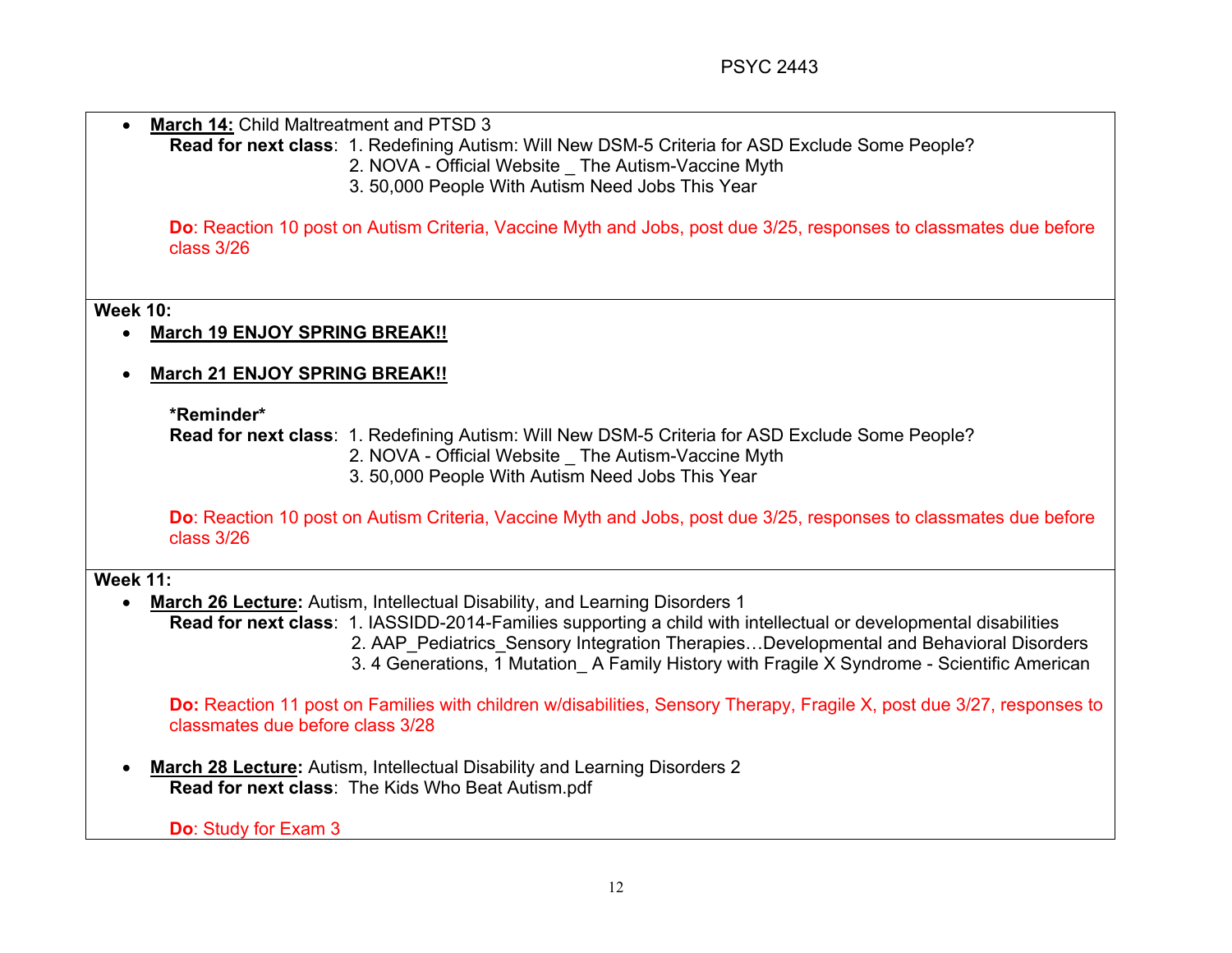**Week 12:** 

- **April 2 Lecture:** Autism**,** Intellectual Disability and Learning Disorders 3 **Do:** Study for Exam 3
- **April 4 Lecture: EXAM 3**

**Read for next class**: 1. Orthorexia\_ Can Healthy Eating Be Labeled a Disorder

- 2. Could the Microbiome Cure Eating Disorders
- 3. Markey\_2010\_ Why Body Image is Important to Adolescent Development
- 4. How Therapy can cure overeating

**Do**: Reaction 12 post on Orthoexia, microbiome, body image, post due 4/8, responses to classmates due before class 4/9

**Week 13:** 

- **April 9 Lecture:** Eating Disorders 1 **Read for next class**: No new reading
- **April 11 Lecture:** Eating Disorders 2

**Read for next class**: 1. What is Gender Dysphoria?

- 2. Gender Dysphoria Is Killing Transgender Teens
- 3. Raising a Transgender Child

**Do**: Reaction 13 post on Gender Dysmorphia and Transgender children, post due 4/15, responses to classmates due before class 4/16

**Week 14:** 

• **April 16 Lecture:** Gender Dysmorphia

**Read for next class**: 1. Psychiatric Times - Perspectives on Consultation-Liaison

- 2. Talk Therapy for Kids' Pain Better than Pills
- 3. Healing from Inside Story #5. Psychosomatic Conversion Disorder

**Do**: Reaction 14 post on Consultation-Liaison, Talk Therapy, Conversion Disorder, post due 4/17, responses to classmates due before class 4/18